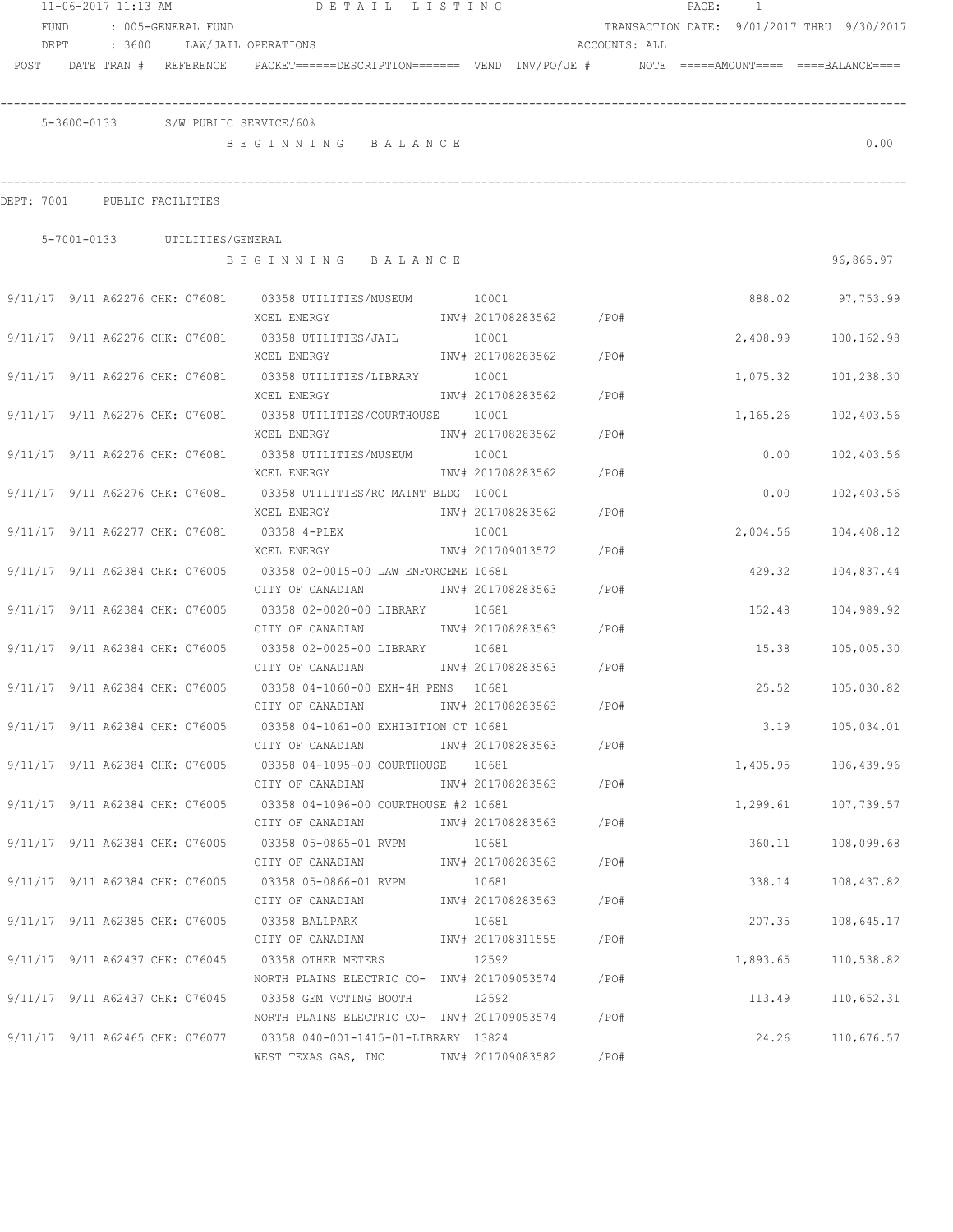| 11-06-2017 11:13 AM |                                  | DETAIL LISTING                                                                                   |               |                        |               | PAGE: | 2         |                                            |
|---------------------|----------------------------------|--------------------------------------------------------------------------------------------------|---------------|------------------------|---------------|-------|-----------|--------------------------------------------|
| FUND                | : 005-GENERAL FUND               |                                                                                                  |               |                        |               |       |           | TRANSACTION DATE: 9/01/2017 THRU 9/30/2017 |
| DEPT                | : 7001 PUBLIC FACILITIES         |                                                                                                  |               |                        | ACCOUNTS: ALL |       |           |                                            |
|                     | POST DATE TRAN # REFERENCE       | $\verb PACKET====-DESCRIPTION=====  VEND   INV/PO/JE  #   NOTE   == ==+AMOUNT===  ==-BALANCE===$ |               |                        |               |       |           |                                            |
|                     | 9/11/17 9/11 A62465 CHK: 076077  | 03358 040-001-4000-01 EX CENTE 13824                                                             |               |                        |               |       | 46.62     | 110,723.19                                 |
|                     |                                  | WEST TEXAS GAS, INC                                                                              |               | INV# 201709083582 /PO# |               |       |           |                                            |
|                     |                                  |                                                                                                  |               |                        |               |       |           |                                            |
|                     | 9/11/17 9/11 A62465 CHK: 076077  |                                                                                                  |               |                        |               |       | 44.58     | 110,767.77                                 |
|                     |                                  | WEST TEXAS GAS, INC                                                                              |               | INV# 201709083582      | $/$ PO#       |       |           |                                            |
|                     | 9/11/17 9/11 A62465 CHK: 076077  | 03358 040-001-5815-01-BALLPARK 13824                                                             |               |                        |               |       | 35.09     | 110,802.86                                 |
|                     |                                  | WEST TEXAS GAS, INC                                                                              |               | INV# 201709083582      | /PO#          |       |           |                                            |
|                     | 9/11/17 9/11 A62465 CHK: 076077  | 03358 040-001-5810-01-PAVILION 13824                                                             |               |                        |               |       | 22.29     | 110,825.15                                 |
|                     |                                  | WEST TEXAS GAS, INC                                                                              |               | INV# 201709083582      | /PO#          |       |           |                                            |
|                     | 9/11/17 9/11 A62465 CHK: 076077  | 03358 040-001-1405-01 COURTHOU 13824                                                             |               |                        |               |       | 35.58     | 110,860.73                                 |
|                     |                                  | WEST TEXAS GAS, INC METALL 201709083582                                                          |               |                        | /PO#          |       |           |                                            |
|                     | 9/11/17 9/11 A62465 CHK: 076077  | 03358 040-013-0045-00 CFD MAIN 13824                                                             |               |                        |               |       | 22.78     | 110,883.51                                 |
|                     |                                  | WEST TEXAS GAS, INC MONTH 201709083582                                                           |               |                        | /PO#          |       |           |                                            |
|                     |                                  | 9/21/17 9/29 A62710 CHK: 076369 03383 UTILITIES/MUSEUM                                           | 10001         |                        |               |       | 731.96    | 111,615.47                                 |
|                     |                                  | XCEL ENERGY                                                                                      |               | INV# 201709253598      | $/$ PO#       |       |           |                                            |
|                     |                                  | 9/21/17 9/29 A62710 CHK: 076369 03383 UTILITIES/JAIL                                             | 10001         |                        |               |       | 2,135.80  | 113,751.27                                 |
|                     |                                  | XCEL ENERGY                                                                                      |               | INV# 201709253598 /PO# |               |       |           |                                            |
|                     |                                  | 9/21/17 9/29 A62710 CHK: 076369 03383 UTILITIES/LIBRARY                                          | 10001         |                        |               |       | 944.09    | 114,695.36                                 |
|                     |                                  | XCEL ENERGY                                                                                      |               | INV# 201709253598      | /PO#          |       |           |                                            |
|                     | 9/21/17 9/29 A62710 CHK: 076369  | 03383 UTILITIES/COURTHOUSE 10001                                                                 |               |                        |               |       | 1,017.84  | 115,713.20                                 |
|                     |                                  | XCEL ENERGY                                                                                      |               | INV# 201709253598      | /PO#          |       |           |                                            |
|                     | 9/21/17 9/29 A62710 CHK: 076369  | 03383 UTILITIES/MUSEUM                                                                           | 10001         |                        |               |       | 0.00      | 115,713.20                                 |
|                     |                                  | XCEL ENERGY                                                                                      |               | INV# 201709253598      | /PO#          |       |           |                                            |
|                     | 9/21/17 9/29 A62710 CHK: 076369  | 03383 UTILITIES/RC MAINT BLDG 10001                                                              |               |                        |               |       | 0.00      | 115,713.20                                 |
|                     |                                  | XCEL ENERGY                                                                                      |               | INV# 201709253598      | /PO#          |       |           |                                            |
|                     | 9/29/17 9/29 A62726 CHK: 076331  | 03383 02-0015-00 LAW ENFORCEME 10681                                                             |               |                        |               |       | 252.45    | 115,965.65                                 |
|                     |                                  | CITY OF CANADIAN                                                                                 |               | INV# 201709253599      | /PO#          |       |           |                                            |
|                     | 9/29/17 9/29 A62726 CHK: 076331  | 03383 02-0020-00 LIBRARY                                                                         | 10681         |                        |               |       | 67.89     | 116,033.54                                 |
|                     |                                  | CITY OF CANADIAN                                                                                 |               | INV# 201709253599      | /PO#          |       |           |                                            |
|                     | 9/29/17 9/29 A62726 CHK: 076331  | 03383 02-0025-00 LIBRARY                                                                         | 10681         |                        |               |       | 7.69      | 116,041.23                                 |
|                     |                                  | CITY OF CANADIAN                                                                                 |               | INV# 201709253599      | /PO#          |       |           |                                            |
|                     |                                  | 9/29/17 9/29 A62726 CHK: 076331 03383 04-1060-00 EXH-4H PENS 10681                               |               |                        |               |       | 86.13     | 116, 127.36                                |
|                     |                                  | CITY OF CANADIAN                                                                                 |               | INV# 201709253599      | /PO#          |       |           |                                            |
|                     |                                  | 9/29/17 9/29 A62726 CHK: 076331 03383 04-1061-00 EXHIBITION CT 10681                             |               |                        |               |       | 6.38      | 116,133.74                                 |
|                     |                                  | CITY OF CANADIAN                                                                                 |               | INV# 201709253599      | / PO#         |       |           |                                            |
|                     |                                  | 9/29/17 9/29 A62726 CHK: 076331 03383 04-1095-00 COURTHOUSE 10681                                |               |                        |               |       | 567.74    | 116,701.48                                 |
|                     |                                  | CITY OF CANADIAN                                                                                 |               | INV# 201709253599      | /PO#          |       |           |                                            |
|                     |                                  | 9/29/17 9/29 A62726 CHK: 076331 03383 04-1096-00 COURTHOUSE #2 10681                             |               |                        |               |       | 515.23    | 117,216.71                                 |
|                     |                                  | CITY OF CANADIAN                                                                                 |               | INV# 201709253599      | /PO#          |       |           |                                            |
|                     |                                  | 9/29/17 9/29 A62726 CHK: 076331 03383 05-0865-01 RVPM                                            | 10681         |                        |               |       | 114.03    | 117,330.74                                 |
|                     |                                  | CITY OF CANADIAN                                                                                 |               | INV# 201709253599      | /PO#          |       |           |                                            |
|                     |                                  | 9/29/17 9/29 A62726 CHK: 076331 03383 05-0866-01 RVPM                                            | 10681         |                        |               |       | 271.15    | 117,601.89                                 |
|                     |                                  | CITY OF CANADIAN                                                                                 |               | INV# 201709253599      | /PO#          |       |           |                                            |
|                     |                                  | 9/29/17 9/29 A62727 CHK: 076331 03383 UTILITIES/04-1057-00-PCT 10681                             |               |                        |               |       | 3.19      | 117,605.08                                 |
|                     |                                  | CITY OF CANADIAN                                                                                 |               | INV# 201709253601      | /PO#          |       |           |                                            |
|                     | 9/30/17 10/09 A62961 CHK: 076433 | 03408 4-PLEX                                                                                     | 10001         |                        |               |       | 2,010.84  | 119,615.92                                 |
|                     |                                  | XCEL ENERGY                                                                                      |               | INV# 201710033607      | /PO#          |       |           |                                            |
|                     | 9/30/17 10/09 A63051 CHK: 076403 | 03408 UTILITIES                                                                                  | 10681         |                        |               |       | 25.52     | 119,641.44                                 |
|                     |                                  | CITY OF CANADIAN                                                                                 |               | INV# 201709251654      | $/$ PO#       |       |           |                                            |
|                     |                                  | ============= SEPTEMBER ACTIVITY DB:                                                             |               | 22,775.47 CR: 0.00     |               |       | 22,775.47 |                                            |
|                     |                                  |                                                                                                  |               |                        |               |       |           |                                            |
|                     |                                  | ============= ACCOUNT TOTAL<br>DB:                                                               | 22,775.47 CR: |                        |               | 0.00  |           |                                            |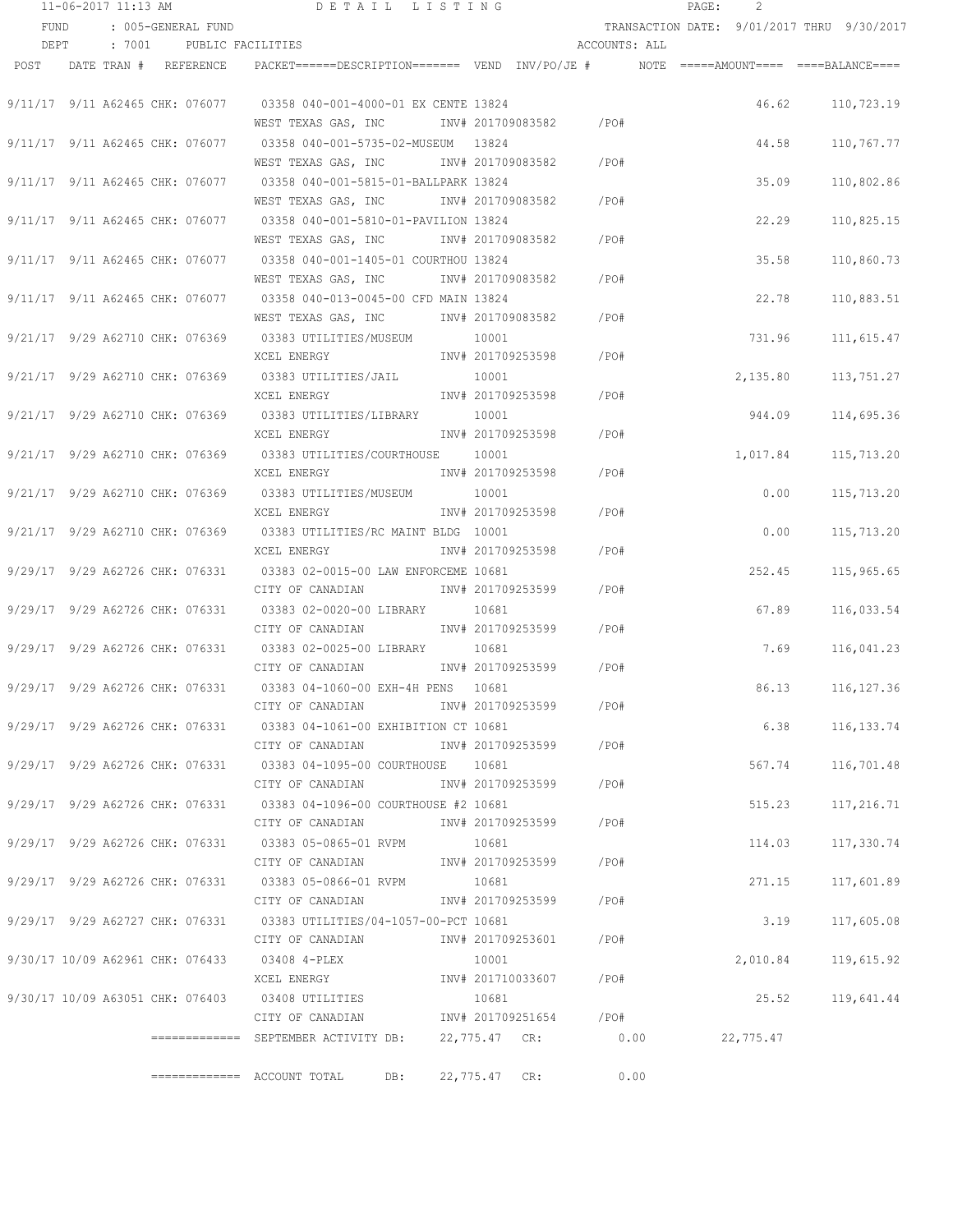|                    |  | 11-06-2017 11:13 AM        | DETAIL LISTING                                                                                                  |                        |                 | PAGE: 3 |        |                                            |
|--------------------|--|----------------------------|-----------------------------------------------------------------------------------------------------------------|------------------------|-----------------|---------|--------|--------------------------------------------|
|                    |  | FUND : 005-GENERAL FUND    |                                                                                                                 |                        |                 |         |        | TRANSACTION DATE: 9/01/2017 THRU 9/30/2017 |
|                    |  | DEPT : 7016 CEMETERY       |                                                                                                                 |                        | ACCOUNTS: ALL   |         |        |                                            |
|                    |  |                            | POST DATE TRAN # REFERENCE PACKET======DESCRIPTION======= VEND INV/PO/JE # NOTE =====AMOUNT==== ====BALANCE==== |                        |                 |         |        |                                            |
|                    |  |                            |                                                                                                                 |                        |                 |         |        |                                            |
|                    |  |                            |                                                                                                                 |                        |                 |         |        |                                            |
|                    |  | 5-7016-0133 UTILITIES      |                                                                                                                 |                        |                 |         |        |                                            |
|                    |  |                            | BEGINNING BALANCE                                                                                               |                        |                 |         |        | 111.42                                     |
|                    |  |                            |                                                                                                                 |                        |                 |         |        |                                            |
|                    |  |                            | $9/11/17$ $9/11$ A62276 CHK: 076081 03358 UTILITIES/CEMETERY 10001                                              |                        |                 |         |        | 12.76 124.18                               |
|                    |  |                            | XCEL ENERGY 67 1NV# 201708283562 / PO#                                                                          |                        |                 |         |        |                                            |
|                    |  |                            | 9/21/17 9/29 A62710 CHK: 076369 03383 UTILITIES/CEMETERY 10001                                                  |                        |                 |         |        | 12.76 136.94                               |
|                    |  |                            | XCEL ENERGY 600 1NV# 201709253598 / PO#                                                                         |                        |                 |         |        |                                            |
|                    |  |                            | ============ SEPTEMBER ACTIVITY DB: 25.52 CR: 0.00                                                              |                        |                 |         | 25.52  |                                            |
|                    |  |                            | ============ ACCOUNT TOTAL DB: 25.52 CR: 0.00                                                                   |                        |                 |         |        |                                            |
|                    |  |                            |                                                                                                                 |                        |                 |         |        |                                            |
|                    |  | *-*-*-*-*-*-*-*-*-*-*-*-*- | 000 ERRORS IN THIS REPORT! *-*-*-*-*-*-*-*-*-*-*-*-*-*-                                                         |                        |                 |         |        |                                            |
|                    |  |                            |                                                                                                                 |                        |                 |         |        |                                            |
|                    |  |                            |                                                                                                                 |                        |                 |         |        |                                            |
|                    |  |                            | BEGINNING BALANCES: 96,977.39                                                                                   |                        | 0.00            |         |        |                                            |
|                    |  |                            | REPORTED ACTIVITY: 22,800.99                                                                                    |                        | $\sim 0.00$     |         |        |                                            |
|                    |  |                            | ENDING BALANCES: 119,778.38                                                                                     |                        | 0.00            |         |        |                                            |
|                    |  |                            | TOTAL FUND ENDING BALANCE: 119,778.38                                                                           |                        |                 |         |        |                                            |
|                    |  |                            |                                                                                                                 |                        |                 |         |        |                                            |
| FUND: 010-AIRPORT  |  |                            |                                                                                                                 |                        |                 |         |        |                                            |
|                    |  |                            |                                                                                                                 |                        |                 |         |        |                                            |
| DEPT: 7010 AIRPORT |  |                            |                                                                                                                 |                        |                 |         |        |                                            |
|                    |  |                            |                                                                                                                 |                        |                 |         |        |                                            |
|                    |  | 5-7010-0133 UTILITIES      |                                                                                                                 |                        |                 |         |        |                                            |
|                    |  |                            | BEGINNING BALANCE                                                                                               |                        |                 |         |        | 6,938.72                                   |
|                    |  |                            |                                                                                                                 |                        |                 |         |        |                                            |
|                    |  |                            | $9/11/17$ 9/08 A62268 CHK: 001231 03362 AT&T 10220<br>AT&T                                                      |                        |                 |         |        | 192.19 7,130.91                            |
|                    |  |                            | 9/11/17 9/08 A62272 CHK: 001234 03362 04-1056-00 AIRPORT APT 10681                                              | INV# 201709053577 /PO# |                 |         |        | 3.19 7,134.10                              |
|                    |  |                            | CITY OF CANADIAN                  INV# 201708293564           /PO#                                              |                        |                 |         |        |                                            |
|                    |  |                            | 9/11/17 9/08 A62272 CHK: 001234 03362 04-1058-00 PILOTS LOUNGE 10681                                            |                        |                 |         |        | 82.94 7,217.04                             |
|                    |  |                            | CITY OF CANADIAN                                                                                                | INV# 201708293564 /PO# |                 |         |        |                                            |
|                    |  |                            | 9/11/17 9/11 A62682 CHK: 001237 03382 NORTH PLAINS ELECTRIC CO 12592                                            |                        |                 |         | 31.88  | 7,248.92                                   |
|                    |  |                            | NORTH PLAINS ELECTRIC CO- INV# 201709113585 / PO#                                                               |                        |                 |         |        |                                            |
|                    |  |                            | 9/25/17 9/25 A62701 CHK: 001238 03393 AIRPORT UTILITIES 12592                                                   |                        |                 |         | 599.80 | 7,848.72                                   |
|                    |  |                            | NORTH PLAINS ELECTRIC CO- INV# 201709253597 / PO#                                                               |                        |                 |         |        |                                            |
|                    |  |                            | 9/29/17 9/29 A62862 CHK: 001241 03387 04-1056-00 AIRPORT APT 10681                                              |                        |                 |         | 3.19   | 7,851.91                                   |
|                    |  |                            | CITY OF CANADIAN 1NV# 201709253600 / PO#                                                                        |                        |                 |         |        |                                            |
|                    |  |                            | 9/29/17 9/29 A62862 CHK: 001241 03387 04-1058-00 PILOTS LOUNGE 10681                                            |                        |                 |         | 38.28  | 7,890.19                                   |
|                    |  |                            | CITY OF CANADIAN 1NV# 201709253600 / PO#                                                                        |                        |                 |         |        |                                            |
|                    |  |                            | 9/30/17 10/09 A63136 CHK: 001243 03411 PHONE                                                                    | 10220                  |                 |         | 190.28 | 8,080.47                                   |
|                    |  |                            |                                                                                                                 |                        |                 |         |        |                                            |
|                    |  |                            | ============ SEPTEMBER ACTIVITY DB: 1,141.75 CR:                                                                |                        | $0.00$ 1,141.75 |         |        |                                            |
|                    |  |                            |                                                                                                                 |                        |                 |         |        |                                            |
|                    |  |                            |                                                                                                                 | DB: 1,141.75 CR:       | 0.00            |         |        |                                            |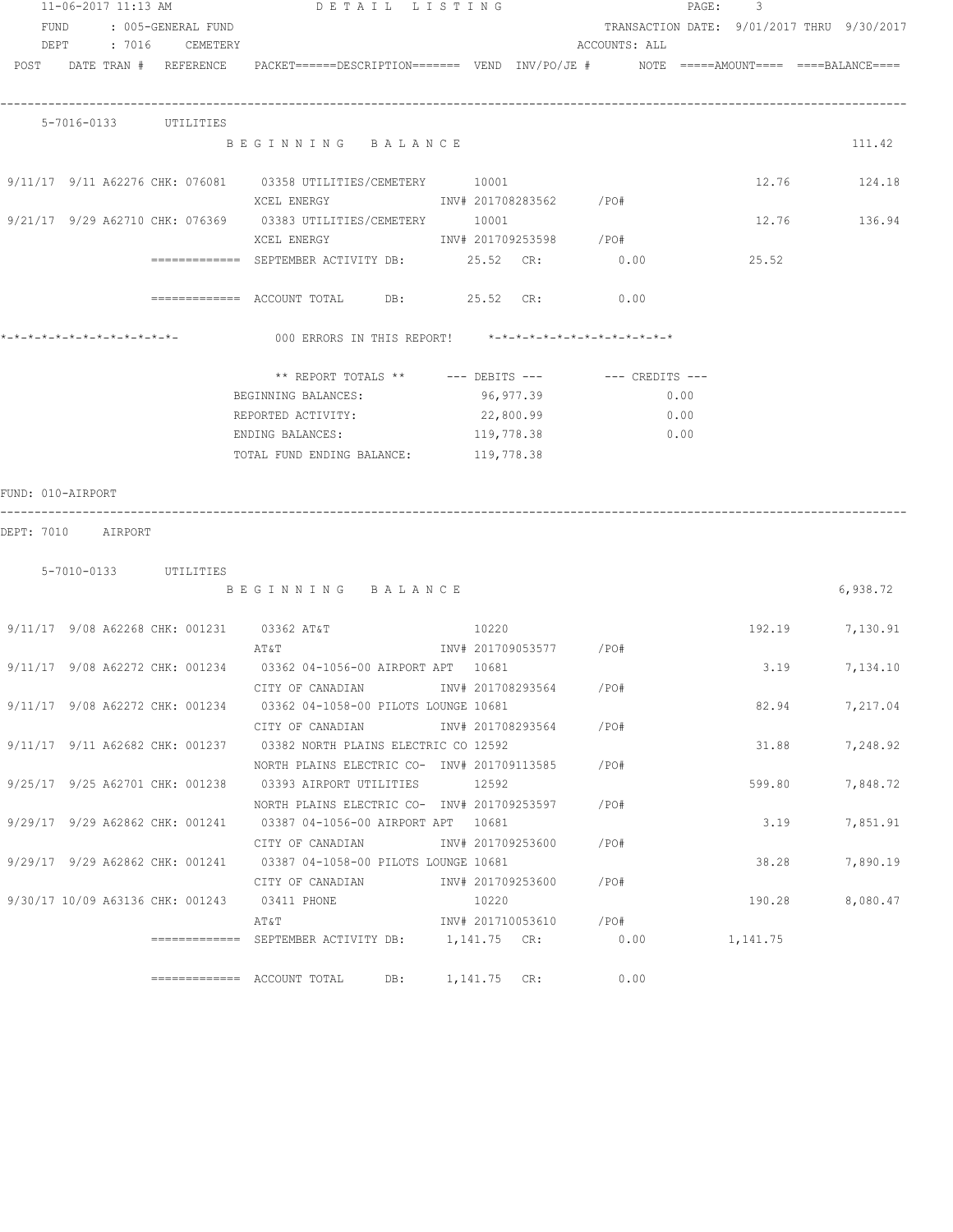| 11-06-2017 11:13 AM                                                                                             | DETAIL LISTING |                                                         |               | PAGE: 4 |        |                                            |
|-----------------------------------------------------------------------------------------------------------------|----------------|---------------------------------------------------------|---------------|---------|--------|--------------------------------------------|
| FUND : 010-AIRPORT                                                                                              |                |                                                         |               |         |        | TRANSACTION DATE: 9/01/2017 THRU 9/30/2017 |
| DEPT : 7010 AIRPORT                                                                                             |                |                                                         | ACCOUNTS: ALL |         |        |                                            |
| POST DATE TRAN # REFERENCE PACKET======DESCRIPTION======= VEND INV/PO/JE # NOTE =====AMOUNT==== ====BALANCE==== |                |                                                         |               |         |        |                                            |
|                                                                                                                 |                |                                                         |               |         |        |                                            |
| *_*_*_*_*_*_*_*_*_*_*_*_*_*_*_                                                                                  |                | 000 ERRORS IN THIS REPORT! *-*-*-*-*-*-*-*-*-*-*-*-*-*- |               |         |        |                                            |
|                                                                                                                 |                |                                                         |               |         |        |                                            |
|                                                                                                                 |                | ** REPORT TOTALS ** --- DEBITS --- -- CREDITS ---       |               |         |        |                                            |
| BEGINNING BALANCES:                                                                                             |                | 6,938.72                                                | 0.00          |         |        |                                            |
| REPORTED ACTIVITY:                                                                                              |                | 1,141.75                                                | 0.00          |         |        |                                            |
| ENDING BALANCES:                                                                                                |                | 8,080.47                                                | 0.00          |         |        |                                            |
| TOTAL FUND ENDING BALANCE: 8,080.47                                                                             |                |                                                         |               |         |        |                                            |
| FUND: 011-ROAD & BRIDGE PCT 1                                                                                   |                |                                                         |               |         |        |                                            |
| DEPT: 4011 ROAD & BRIDGE 1                                                                                      |                |                                                         |               |         |        |                                            |
|                                                                                                                 |                |                                                         |               |         |        |                                            |
| 5-4011-0133 UTILITIES/PCT 1<br>BEGINNING BALANCE                                                                |                |                                                         |               |         |        |                                            |
|                                                                                                                 |                |                                                         |               |         |        | 2,519.14                                   |
| 9/11/17 9/11 A62437 CHK: 076045 03358 PCT 1                                                                     |                | 12592                                                   |               |         |        | 256.07 2,775.21                            |
| NORTH PLAINS ELECTRIC CO- INV# 201709053574 / PO#                                                               |                |                                                         |               |         |        |                                            |
| 9/11/17 9/11 A62465 CHK: 076077 03358 040-001-3995-01-PCT 1 BA 13824                                            |                |                                                         |               |         | 22.78  | 2,797.99                                   |
|                                                                                                                 |                | WEST TEXAS GAS, INC        INV# 201709083582     /PO#   |               |         |        |                                            |
| ============ SEPTEMBER ACTIVITY DB: 278.85 CR: 0.00                                                             |                |                                                         |               |         | 278.85 |                                            |
| ============= ACCOUNT TOTAL DB: 278.85 CR:                                                                      |                |                                                         | 0.00          |         |        |                                            |
| *_*_*_*_*_*_*_*_*_*_*_*_*_*_*_                                                                                  |                | 000 ERRORS IN THIS REPORT! *-*-*-*-*-*-*-*-*-*-*-*-*-*- |               |         |        |                                            |
|                                                                                                                 |                | ** REPORT TOTALS ** --- DEBITS --- -- CREDITS ---       |               |         |        |                                            |
| BEGINNING BALANCES:                                                                                             |                | 2,519.14                                                | 0.00          |         |        |                                            |
| REPORTED ACTIVITY:                                                                                              |                | 278.85                                                  | 0.00          |         |        |                                            |
| ENDING BALANCES:                                                                                                |                | 2,797.99                                                | 0.00          |         |        |                                            |
| TOTAL FUND ENDING BALANCE: 2,797.99                                                                             |                |                                                         |               |         |        |                                            |
| FUND: 012-ROAD & BRIDGE PCT 2                                                                                   |                |                                                         |               |         |        |                                            |
| DEPT: 4012 ROAD & BRIDGE 2                                                                                      |                |                                                         |               |         |        |                                            |
|                                                                                                                 |                |                                                         |               |         |        |                                            |
| 5-4012-0133 UTILITIES/PCT 2                                                                                     |                |                                                         |               |         |        |                                            |
|                                                                                                                 |                |                                                         |               |         |        | 1,682.31                                   |
| BEGINNING BALANCE                                                                                               |                |                                                         |               |         |        |                                            |
| 9/11/17 9/11 A62437 CHK: 076045 03358 PCT 2                                                                     |                | 12592                                                   |               |         |        | 86.16 1,768.47                             |
|                                                                                                                 |                | NORTH PLAINS ELECTRIC CO- INV# 201709053574 / PO#       |               |         |        |                                            |
| ============ SEPTEMBER ACTIVITY DB: 86.16 CR: 0.00                                                              |                |                                                         |               |         | 86.16  |                                            |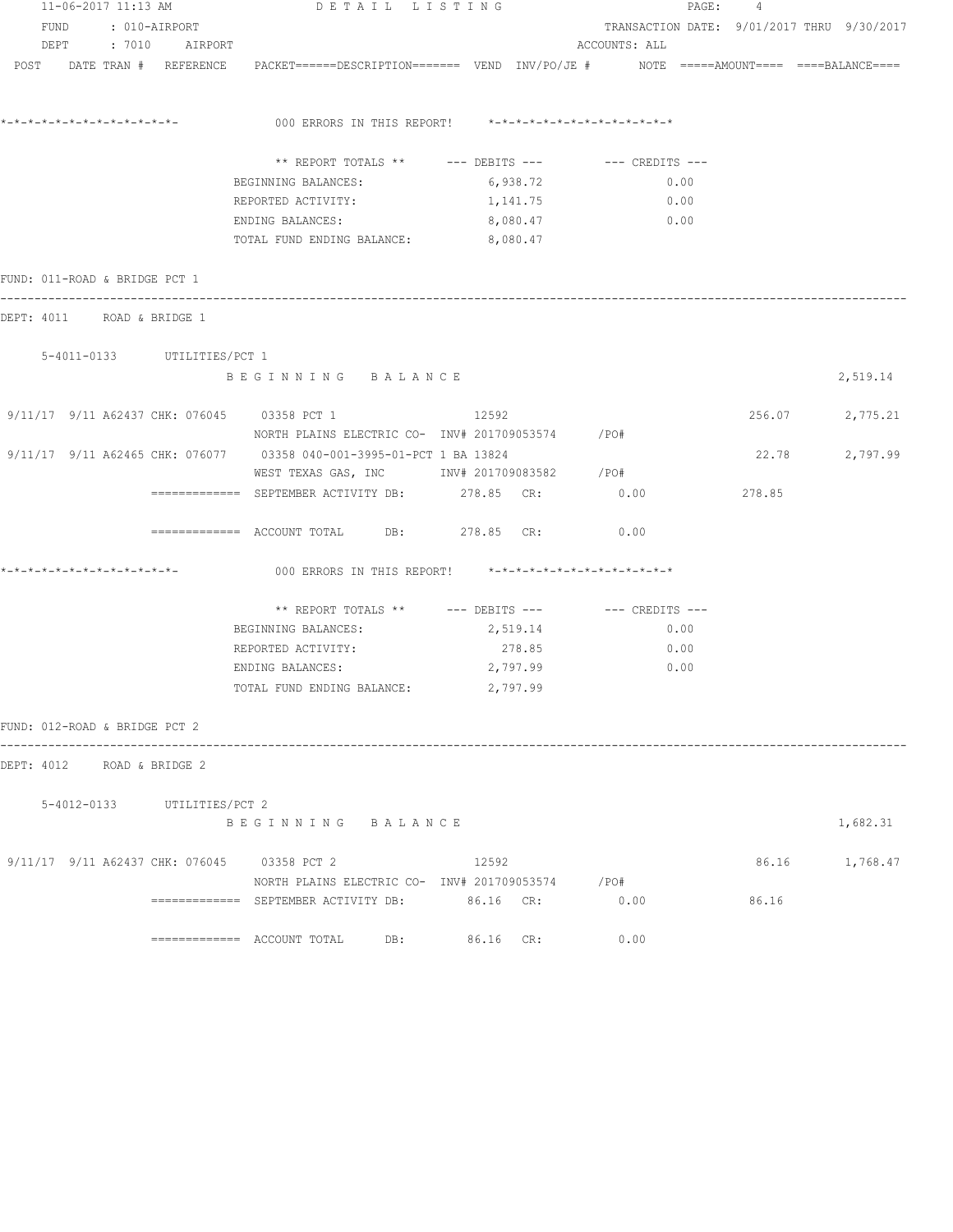| 11-06-2017 11:13 AM<br>DETAIL LISTING |  |                                |                                                                                                                 |  |                                                         |                                                        | 5<br>PAGE: |                                            |
|---------------------------------------|--|--------------------------------|-----------------------------------------------------------------------------------------------------------------|--|---------------------------------------------------------|--------------------------------------------------------|------------|--------------------------------------------|
|                                       |  | FUND : 012-ROAD & BRIDGE PCT 2 |                                                                                                                 |  |                                                         |                                                        |            | TRANSACTION DATE: 9/01/2017 THRU 9/30/2017 |
|                                       |  | DEPT : 4012 ROAD & BRIDGE 2    |                                                                                                                 |  |                                                         | ACCOUNTS: ALL                                          |            |                                            |
|                                       |  |                                | POST DATE TRAN # REFERENCE PACKET======DESCRIPTION======= VEND INV/PO/JE # NOTE =====AMOUNT==== ====BALANCE==== |  |                                                         |                                                        |            |                                            |
| *-*-*-*-*-*-*-*-*-*-*-*-*-*-          |  |                                |                                                                                                                 |  |                                                         |                                                        |            |                                            |
|                                       |  |                                |                                                                                                                 |  | 000 ERRORS IN THIS REPORT! *-*-*-*-*-*-*-*-*-*-*-*-*-*- |                                                        |            |                                            |
|                                       |  |                                |                                                                                                                 |  |                                                         | ** REPORT TOTALS ** --- DEBITS --- -- CREDITS ---      |            |                                            |
|                                       |  |                                | BEGINNING BALANCES:                                                                                             |  | 1,682.31                                                | 0.00                                                   |            |                                            |
|                                       |  |                                | REPORTED ACTIVITY:                                                                                              |  | 86.16                                                   | 0.00                                                   |            |                                            |
|                                       |  |                                | ENDING BALANCES:                                                                                                |  | 1,768.47                                                | 0.00                                                   |            |                                            |
|                                       |  |                                | TOTAL FUND ENDING BALANCE: 1,768.47                                                                             |  |                                                         |                                                        |            |                                            |
| FUND: 013-ROAD & BRIDGE PCT 3         |  |                                |                                                                                                                 |  |                                                         |                                                        |            |                                            |
| DEPT: 4013 ROAD & BRIDGE 3            |  |                                |                                                                                                                 |  |                                                         |                                                        |            |                                            |
|                                       |  | 5-4013-0133 UTILITIES/PCT 3    |                                                                                                                 |  |                                                         |                                                        |            |                                            |
|                                       |  |                                | BEGINNING BALANCE                                                                                               |  |                                                         |                                                        |            | 2,060.50                                   |
|                                       |  |                                | 9/11/17 9/11 A62437 CHK: 076045 03358 PCT 3                                                                     |  | 12592                                                   |                                                        |            | 157.59 2,218.09                            |
|                                       |  |                                | NORTH PLAINS ELECTRIC CO- INV# 201709053574 / PO#                                                               |  |                                                         |                                                        |            |                                            |
|                                       |  |                                | ============ SEPTEMBER ACTIVITY DB: 157.59 CR: 0.00                                                             |  |                                                         |                                                        | 157.59     |                                            |
|                                       |  |                                | ============= ACCOUNT TOTAL DB: 157.59 CR:                                                                      |  |                                                         | 0.00                                                   |            |                                            |
| *-*-*-*-*-*-*-*-*-*-*-*-*-*-          |  |                                |                                                                                                                 |  | 000 ERRORS IN THIS REPORT! *-*-*-*-*-*-*-*-*-*-*-*-*-*- |                                                        |            |                                            |
|                                       |  |                                |                                                                                                                 |  |                                                         | ** REPORT TOTALS ** $---$ DEBITS --- $---$ CREDITS --- |            |                                            |
|                                       |  |                                | BEGINNING BALANCES:                                                                                             |  | 2,060.50                                                | 0.00                                                   |            |                                            |
|                                       |  |                                | REPORTED ACTIVITY:                                                                                              |  | 157.59                                                  | 0.00                                                   |            |                                            |
|                                       |  |                                | ENDING BALANCES:                                                                                                |  | 2,218.09                                                | 0.00                                                   |            |                                            |
|                                       |  |                                | TOTAL FUND ENDING BALANCE: 2, 218.09                                                                            |  |                                                         |                                                        |            |                                            |
| FUND: 014-ROAD & BRIDGE PCT 4         |  |                                |                                                                                                                 |  |                                                         |                                                        |            |                                            |
| DEPT: 4014 ROAD & BRIDGE 4            |  |                                |                                                                                                                 |  |                                                         |                                                        |            |                                            |
|                                       |  |                                |                                                                                                                 |  |                                                         |                                                        |            |                                            |
|                                       |  | 5-4014-0133 UTILITIES/PCT 4    | BEGINNING BALANCE                                                                                               |  |                                                         |                                                        |            | 2,936.10                                   |
|                                       |  |                                | 9/11/17 9/11 A62437 CHK: 076045 03358 PCT 4                                                                     |  | 12592                                                   |                                                        |            | 170.02 3,106.12                            |
|                                       |  |                                | NORTH PLAINS ELECTRIC CO- INV# 201709053574 / PO#                                                               |  |                                                         |                                                        |            |                                            |
|                                       |  |                                | ============= SEPTEMBER ACTIVITY DB: 170.02 CR:                                                                 |  |                                                         | 0.00                                                   | 170.02     |                                            |
|                                       |  |                                | ============= ACCOUNT TOTAL DB: 170.02 CR:                                                                      |  |                                                         | 0.00                                                   |            |                                            |